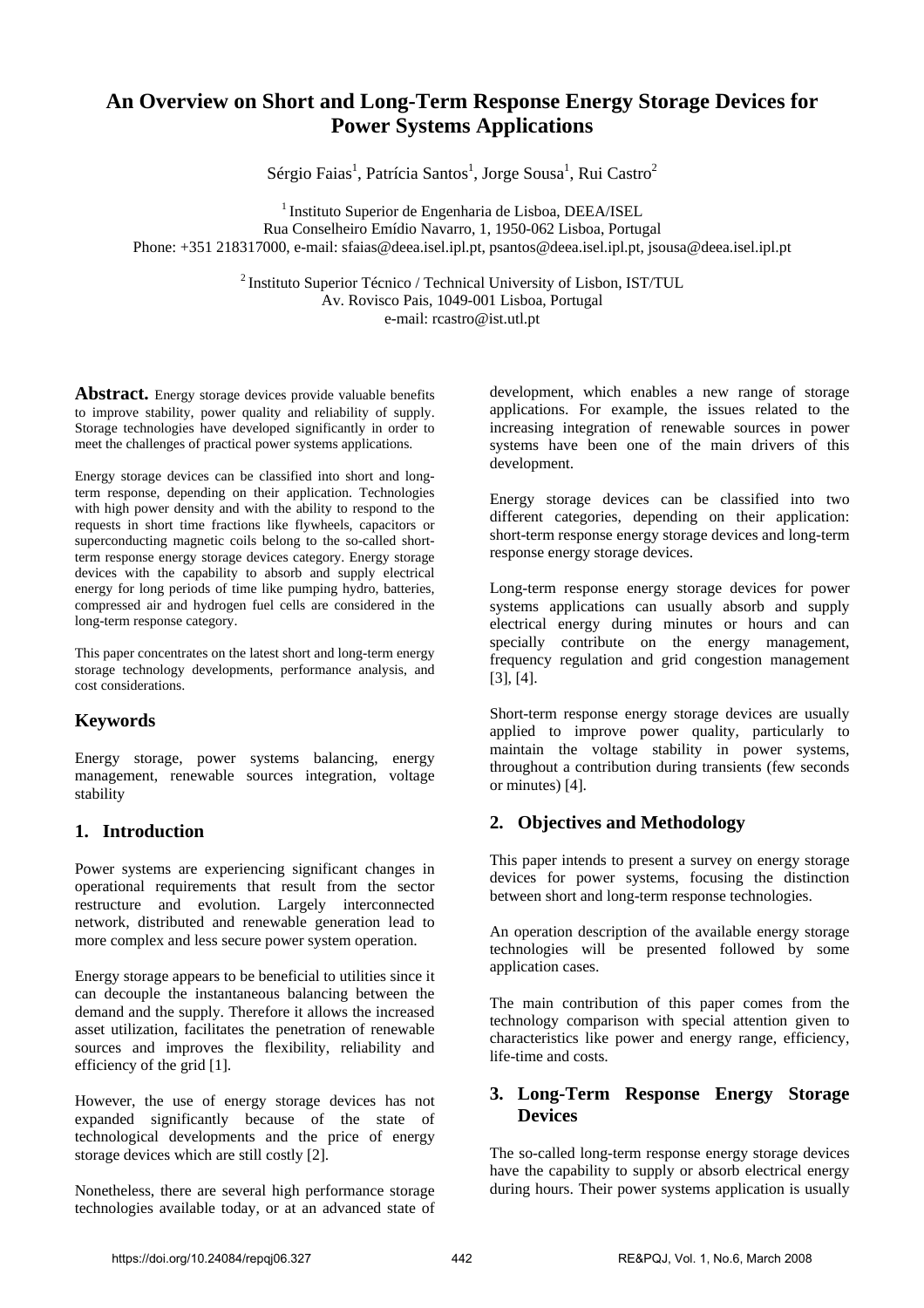related with energy management, frequency regulation or grid congestion management [3], [4].

The use of long-term energy storage devices is expected to rise in the next years because the generation availability fluctuations associated to the increasing integration of renewable sources in power systems [1].

Sort of different long-term response energy storage technologies are already available today. A brief description of these main devices is presented below.

#### *A. Pumping hydro*

In pumping hydro storage, a body of water at a relatively high elevation represents a potential or stored energy. During peak hours the water in the upper reservoir is lead through a pipe downhill into a hydroelectric generator and stored in the lower reservoir. Along off-peak periods the water is pumped back up to recharge the upper reservoir and the power plant acts like a load in power system [5], [6].

The pumping hydro system set-up is presented in Fig. 1.



Fig. 1: Pumping hydro system set-up

Pumping hydro energy storage system consists in two large water reservoirs, electric machine (motor/generator) and reversible pump-turbine group or pump and turbine separated. This system can be started-up in few minutes and its autonomy depends on the volume of stored water.

Restrictions to pumping hydro energy storage are related with geographical constraints and weather conditions. In periods of much rain, pumping hydro capacity can be reduced.

In Portugal, at 2006, the pumping-hydro installed capacity was 615 MW. This capacity had been used, during the last years, to store at the imported off-peak power from Spain.

#### *B. Batteries*

Batteries store energy in electrochemical form creating electrically charged ions. When the battery charges, a direct current is converted in chemical energy, when discharges, the chemical energy is converted back into a flow of electrons in direct current form [7]. The connection of the system to the grid, as presented in Fig. 2, implies the use of power electronic converters in order to rectify the alternate current and to invert the direct current.



Fig. 2: Working scheme of battery device

Batteries are the most popular energy storage devices. However, the term battery comprises a sort of several technologies applying different operation principals and materials.

Along this paper the distinction between two important battery concepts, electrochemical and redox flow, is emphasized.

*1) Electrochemical*

Electrochemical batteries use electrodes both as part of the electron transfer process and store the products or reactants via electrode solid-state reactions [3].

There are a number of battery technologies under consideration for energy storage, where the main are:

- Lead acid
- Nickel cadmium
- Sodium sulphur
- Lithium ion
- Sodium nickel chloride

#### *2) Redox Flow*

Redox flow batteries are storage devices that convert electrical energy into chemical potential energy by charging two liquid electrolyte solutions and subsequently releasing the stored energy on discharge [8].

The name redox flow battery is based on the redox reaction between the two electrolytes in the system. These reactions include all chemical processes in which atoms have their oxidation number changed. In a redox flow cell the two electrolytes are separated by a semipermeable membrane. This membrane permits ion flow, but prevents mixing of the liquids. Electrical contact is made through inert conductors in the liquids. As the ions flow across the membrane, an electrical current is induced in the conductors. [9]

Over the past few years three types of flow batteries were developed up to the stage of commercialization and demonstration. These types are vanadium cells (Vanadium Redox Batteries, VRB), Polysulphide Bromide Batteries (PSB) and zinc bromine (ZnBr). Each type has its own specifications and is developed for a specific application. [9]

This technology is suitable for energy storage application in the 5-500 MW range, operating in time fractions from 1 second to 12 hours. [3]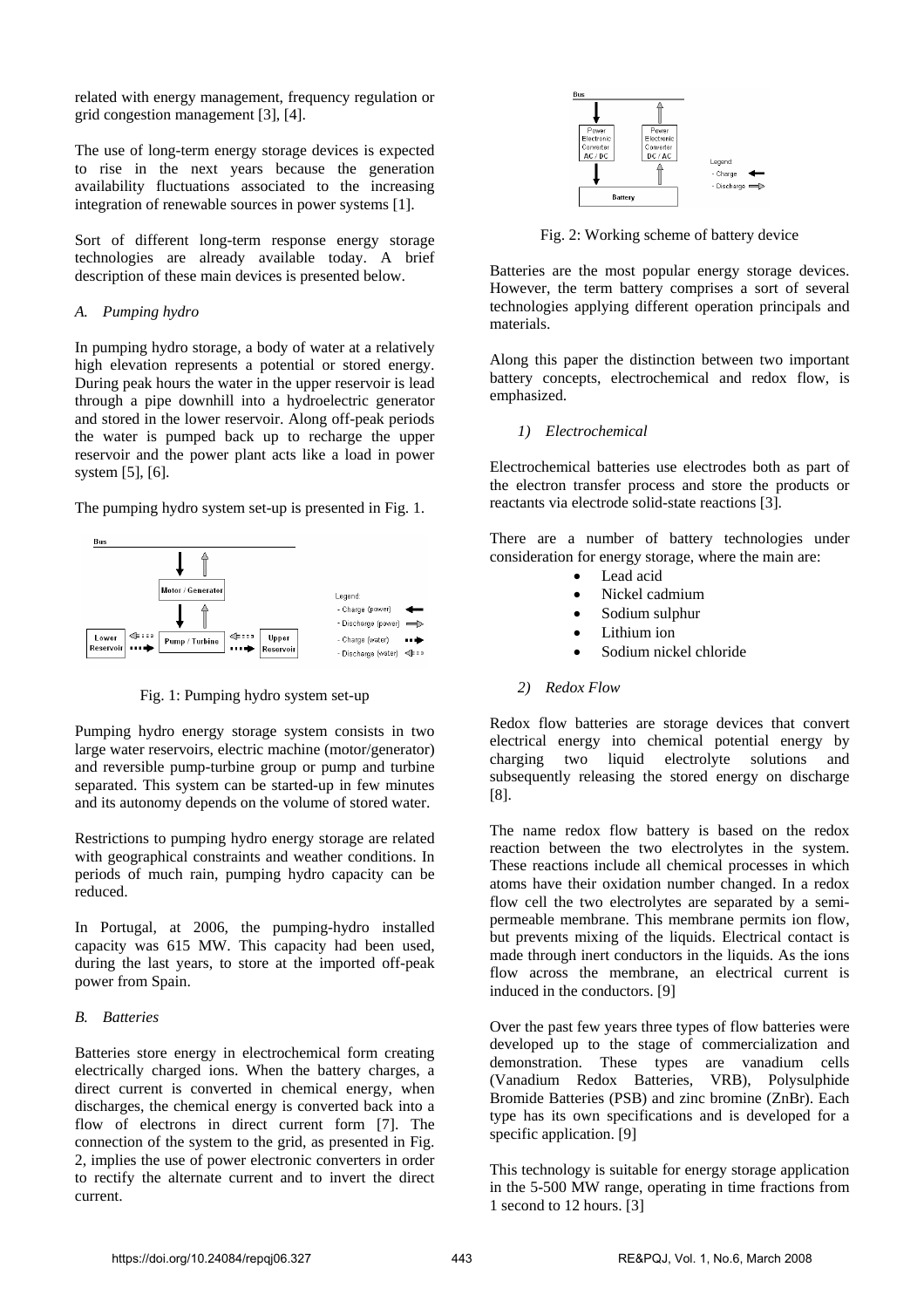The first system based on Polysulphide Bromide Battery started to be built in Little Barford in the United Kingdom, with a combined-cycle power plant with the aim of load leveling. It was envisaged that came into operation in 2003, though some delays have led this unit does not come into operation and in 2004 the Regenesys stopped development of fuel cell type PSB. It was planned to this central a capacity of 120 MWh, with a peak power of 15 MW and more than 15 years of useful life, as well as efficiency between 60 and 65% with response time of less than 100 ms.

#### *C. Compressed air*

In compressed air energy storage, off-peak hours power is taken from the grid and used to pump and compress air into a sealed underground cavern to a high pressure. The pressurized air is then kept underground for peak periods use. When needed, this high pressure air can drive turbines as the air in the cavern is released and slowly heated.

More often, the compressed air is mixed with natural gas and burnt together, in a conventional gas turbine. This method is actually more efficient as the compressed air will lose less energy.

The set-up of a compressed air system is presented in Fig. 3.



Fig. 3: Example of a compressed air system set-up

There are components required by a basic CAES installation, such as the motor/generator which employs clutches to provide alternate engagement to the compressor or turbine trains; the air compressor which may require two or more stages, intercoolers and aftercoolers to achieve economy of compression, and reduce the moisture content; the recuperator, turbine train, high and low pressure turbines and auxiliary equipment consisting of fuel storage and handling. [10]

Three air reservoir types are generally considered: naturally occurring aquifers (such as those used for natural gas storage), solution-mined salt caverns, and mechanically formed reservoirs in rock formations. Mainly implementation constraints are related with reservoirs achievement [2].

The world's first CAES plant, the Huntorf plant, located in North Germany, was commissioned in 1978. This system has a total capacity of 290 MW, with storage capacity of approximately 600 MWh. The compressed air is used to actuate the turbines used for a nuclear power plant that is next. To be able to use this storage capacity

up to two caves of salt-yolk with  $500,000$  m<sup>3</sup> and  $1,100,000$  m<sup>3</sup>, store the air at a maximum pressure of 100 atm. [11]

#### *D. Hydrogen fuel cell*

A fuel cell is an energy conversion device that is closely related to a battery. Both are electrochemical devices for the conversion of chemical to electrical energy. In a battery the chemical energy is stored internally, whereas in a fuel cell the chemical energy (fuel and oxidant) is supplied externally and can be continuously replenished. [12]

The overall reaction in a fuel cell is the spontaneous reaction of hydrogen and oxygen to produce electricity in water. During the operation of a fuel cell, hydrogen is ionized into protons and electrons at the anode, the hydrogen ions are transported through the electrolyte to the cathode by an external circuit (load). At the cathode, oxygen combines with the hydrogen ions and electrons to produce water.

The hydrogen fuel cell system can be reversible, allowing electric power consumption for the production of hydrogen and that hydrogen can be stored for later use in the fuel cell. [2], [13]

The working scheme of a hydrogen fuel cell system is presented in Fig. 4.



Fig. 4: Hydrogen fuel cell system working scheme

Today, several fuel cell types are available, and can be characterized by the electrolyte used as well as its operational temperature. Hydrogen is the fuel required for all low and medium temperature fuel cells, i.e., the alkaline fuel cell (AFC), the proton exchange membrane fuel cell (PEMFC) and the phosphoric acid fuel cell (PAFC). High-temperature fuel cells, the molten carbonate fuel cell (MCFC) and the solid oxide fuel cell (SOFC), will run on hydrogen, carbon monoxide and some hydrocarbons. [14]

Hydrogen volatility and its atoms reduced dimension put the hydrogen storage reservoir as the critical element in this device. Last research place Metallic Hydrates as one of most efficient [13], [15].

At moment, hydrogen fuel cell systems become one of the most referred storage technologies to set up renewable energy integration issue. Price and overall efficiency are its main constraints.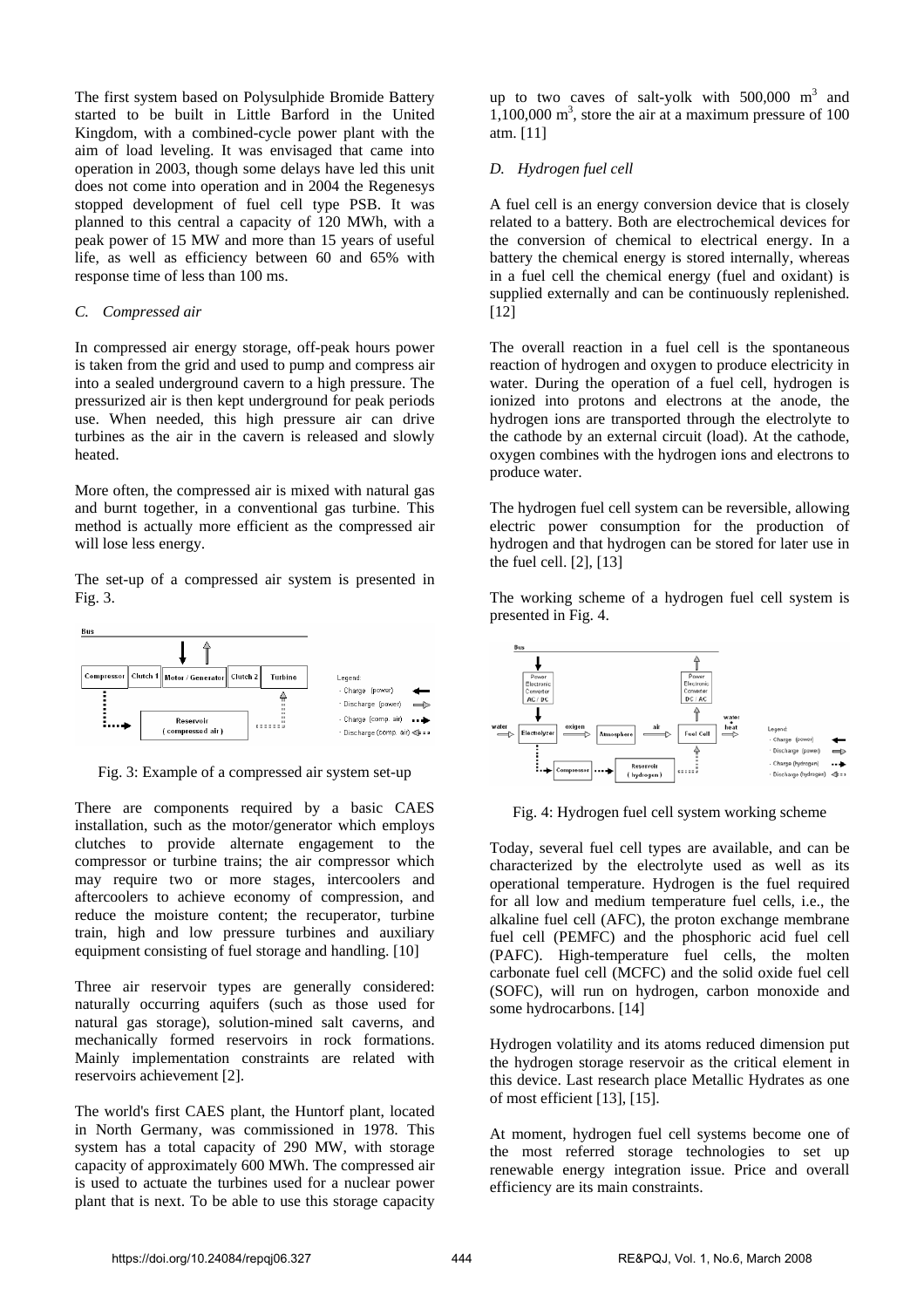### **4. Short-Term Response Energy Storage Devices**

Short-term response energy storage devices should be used to aid power systems during the transient period after a system disturbance, such as line switching, load changes and fault clearance. Their application prevents collapse of power systems due to loss of synchronism or voltage instability, improving its reliability and quality.

Short-term response energy storage devices use is getting common in power systems with important renewable energy penetration like wind and weak interconnections or in islands, avoiding temporary faults and contributing to the provision of important system services such as momentary reserves and short-circuit capacity. [16]

The main short-term energy storage devices and their operation are presented below.

#### *A. Flywheels*

Flywheels store kinetic energy in a rotating mass. Such equipments have typically been used as short-term energy storage devices for propulsion applications such as powering train engines and road vehicles, and in centrifuges. In these applications, the flywheel smoothes the power load during deceleration by dynamic braking action and then provides a boost during acceleration [5]. Fig. 5 presents the operating scheme of the flywheel system.



Fig. 5: Flywheel device operating scheme

The energy storage module is a kinetic-energy-based storage device that contains a flywheel rotor assembly and a motor / generator. This module consists of a multicomponent design consisting in a flywheel, shaft and bearing systems, an electric machine, a sealed, selfcontained and maintenance free vacuum system, to maintain low pressure for the service life of the unit, as well as a steel, fully-welded, pressure vessel designed to maintain low pressure. It is the structural support for the flywheel rotor assembly and bearing system. No rubber or metal seals are used at assembly interfaces to avoid gas permeation, and to reduce cost. [17]

At moment, in Portugal, there are two systems based on flywheels, implemented in Flores and Graciosa Islands, Azores. Over the past two years, EDA (Azores Electricity Company) worked with PowerCorp to maximize the wind penetration into the power system of these two islands. Thus, in March 2005, EDA and PowerCorp

installed a 350 kW / 5 kWh flywheel device at Flores Island, where the generation consists in 2 wind turbines (15% of installed capacity), 4 diesel generators and 4 hydro-generators, totalizing 4.2 MW. Results obtained, in terms of network stability, encouraged the implementation of a similar system at Graciosa Island. [16]

#### *B. Supercapacitors*

Supercapacitors are the latest innovational devices in the field of electrical energy storage. In comparison with a battery or a traditional capacitor, the supercapacitor allows a much powerful power and energy density [18].

Supercapacitors are electrochemical double layer capacitors that store energy as electric charge between two plates, metal or conductive, separated by a dielectric, when a voltage differential is applied across the plates. As like battery systems, capacitors work in direct current. This fact imposes the use of electronic power systems, as presented in Fig.6. [19]



Fig. 6: Working scheme of capacitor device

Supercapacitors find their place in many applications where energy storage is needed, like uninterruptible power supplies, or can help in smoothing strong and short-time power solicitations of weak power networks. Their main advantages are the long cycle life and the short charge/discharge time. [2], [19]

#### *C. Magnetic Superconducting*

Superconducting magnetic energy storage (SMES) systems convert the ac current from a power system into the dc current flowing in the superconducting coil and store the energy in the form of magnetic field. The stored energy can be released to the ac system when necessary.

The SMES device set-up is presented in Fig. 7.



Fig. 7: Set-up of a SMES device

The conductor for carrying the dc current operates at cryogenic temperatures where it is a superconductor and thus has virtually no resistive losses as it produces the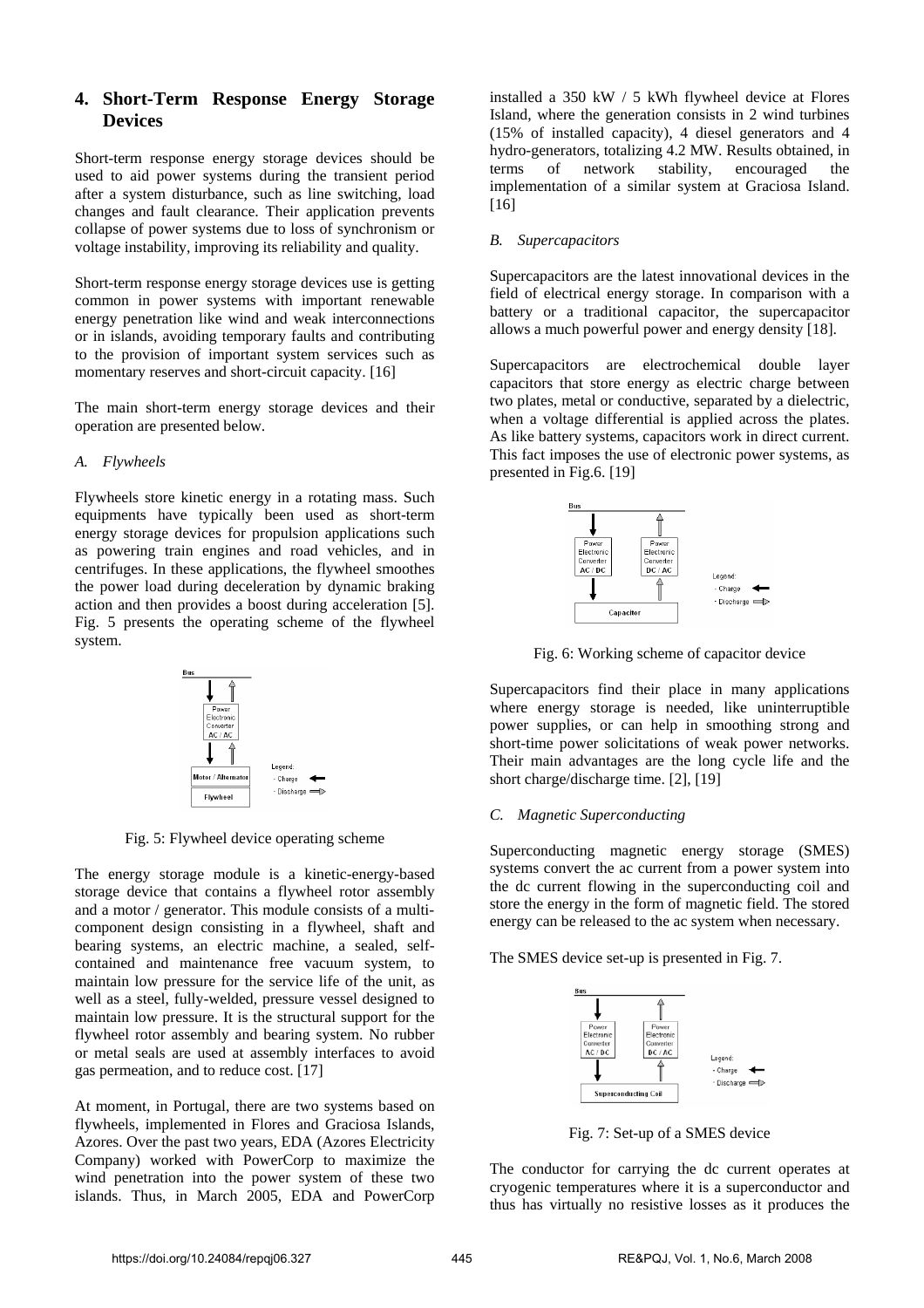magnetic field. Consequently, the energy can be stored in a persistent mode, until required. The most important advantage of SMES is that the time delay during charge and discharge is quite short. Power is available almost instantaneously and very high power output can be provided for a brief period of time. [20], [21]

The performances of SMES offer very desirable benefits to power system applications. The first SMES power system application was proposed in 1969, with the objective of charging the superconducting magnet with the surplus generation of the basic load units during offpeak time, and discharge to the ac power system during peak time. In 1981, the first superconducting power-grid application was achieved. A SMES device for power quality and grid stability was located on the 500 kV Pacific Intertie that interconnects California and the Northwest, USA. This application demonstrated the viability of SMES to improve transmission capacity by damping inter-area modal oscillations. Since that time many studies and prototypes have been developed. [22], [23]

#### **5. Energy Storage Devices Comparison**

Long and short-term response energy storage devices are used with different purposes, as well their characteristics comparison will be presented separately.

A summary of the main long-term response energy storage devices characteristics is presented in table I.

| TABLE I - Long-term response energy storage devices |  |
|-----------------------------------------------------|--|
| characterization [1], [2], [7], [15]                |  |

|                                       | Technology       |                  |                 |                    |
|---------------------------------------|------------------|------------------|-----------------|--------------------|
| Characteristics                       | Pumping<br>hydro | <b>Batteries</b> | Compres.<br>air | Hyd. fuel<br>cells |
| Power (MW)                            | $100 - 3000$     | < 100            | $100 - 3000$    | < 50               |
| Energy (MWh)                          | < 10000          | < 500            | $50 - 5000$     |                    |
| Charg-disch. effic                    | 80 %             | $50 - 90 %$      | 75 %            | $20 - 36 %$        |
| Life-time (cycles)                    | 40 years         | $10^3 - 10^4$    | 30 years        | $104$ hours        |
| Price $(\text{\ensuremath{\in}} kWh)$ | $35 - 70$        | 70-4000          | 10-70           |                    |

Pumping-hydro and compressed air systems are the best suited for centered large-scale storage, as result of their high power and energy capacity and the geographical implementation limitations.

Batteries and hydrogen fuel cell systems, on the other hand, are more modular and do not present so many physical restrictions to their implementation, being ideal for distributed storage.

Charge-discharge efficiency is one of most important issues for storage devices used in energy management. Hydrogen fuel cell system presents the lowest global efficiency, which results from its elements efficiency, since the hydrogen production till its use in the fuel cell. However, like this is an emergent technology, future efficiency improvements are expected.

Usually, high price and short life-cycle did not allowed a massive use of batteries in power systems, however redox flow batteries introduced a new dynamic in these storage solutions and present an important development potential, specially for the grid integration of variable renewable energies like wind.

Short-term response energy storage devices characterization is presented in table II.

| TABLE II - Short-term response energy storage devices |
|-------------------------------------------------------|
| characterization [1], [2], [16], [20], [24]           |

|                        | Technology |                     |                 |  |
|------------------------|------------|---------------------|-----------------|--|
| Characteristics        | Flywheels  | Super<br>capacitors | <b>SMES</b>     |  |
| Power (MW)             | < 10       | < 10                | ${}_{< 100}$    |  |
| Energy (MWh)           | $\leq 5$   | $\lt$ 3             | < 1000          |  |
| Charg-disch. effic     | 90 %       | 90 %                | 95 %            |  |
| Life-time (cycles)     | $10^{6}$   | $10^{6}$            | 10 <sup>6</sup> |  |
| Price $(\text{E}^k$ W) | 140-350    | 70-400              | 200-500         |  |

Flywheels and capacitors, although last developments in their manufacture materials, are well known technologies in opposite to superconducting magnetic devices.

Supercapacitors are the most compact short-term energy storage devices, use the simplest operation apparatus and are virtually maintenance free.

Flywheels present a higher range, in terms of energy storage capacity. They are also cheaper than supercapacitors for high energy capacity. Because mobile mechanical component and to avoid human and material hazardous, flywheels operation requires some special maintenance and safety concerns.

#### **6. Conclusions and Perspectives**

Energy storage devices provide valuable benefits to improve stability, power quality, and reliability of supply in power systems.

In this regard, this paper presents an overview on energy storage devices for power systems applications in the framework of a broader project that intends to project an energy storage system for facilities based on nondispatchable renewable energies.

From the analysis performed, it is concluded that longterm energy storage devices like pumping-hydro and compressed air systems are the best suited for centered large-scale storage, on the other hand, batteries and hydrogen fuel cell systems space requirements and modularity place them as ideal solution for distributed energy storage.

Moreover, short-term response energy storage devices like supercapacitors are found to be well suited for use in power systems during transient periods that result from a system disturbance such as a line switching. Flywheels, with higher energy storage capacity look like the most